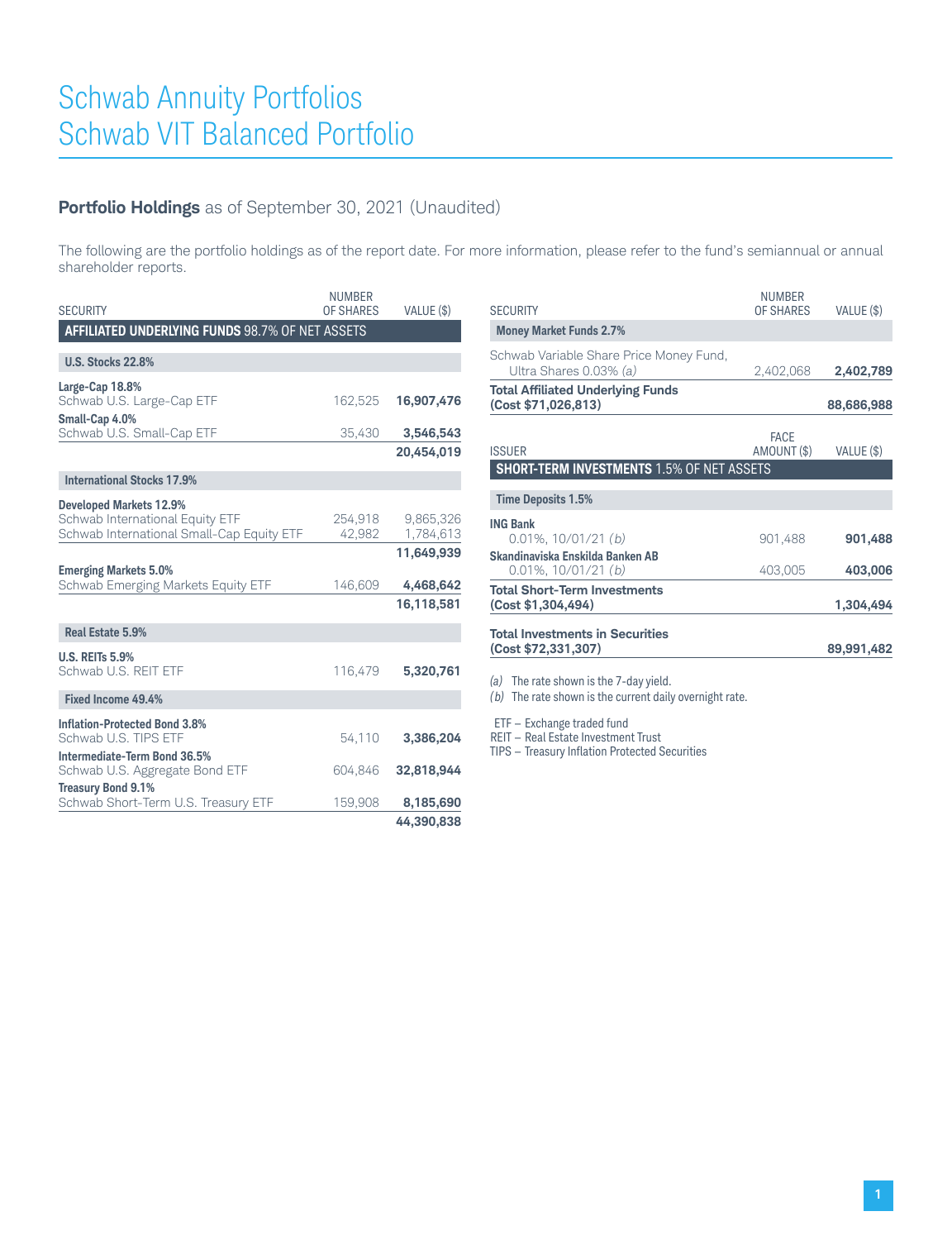# **Portfolio Holdings** (Unaudited) continued

Below is a summary of the fund's transactions with its affiliated underlying funds during the period ended September 30, 2021:

| AFFILIATED UNDERLYING FUNDS 98.7% OF NET ASSETS                                                                | <b>VALUE AT</b><br>12/31/20 | <b>PURCHASES</b>     | <b>SALES</b>                | REALIZED GAINS<br>(LOSSES) | NET CHANGE IN<br>UNREALIZED<br>APPRECIATION<br>(DEPRECIATION) | <b>VALUE AT</b><br>9/30/21 | <b>BALANCE</b><br>OF SHARES<br><b>HELD AT</b><br>9/30/21 | <b>DISTRIBUTIONS</b><br><b>RECEIVED</b> |
|----------------------------------------------------------------------------------------------------------------|-----------------------------|----------------------|-----------------------------|----------------------------|---------------------------------------------------------------|----------------------------|----------------------------------------------------------|-----------------------------------------|
|                                                                                                                |                             |                      |                             |                            |                                                               |                            |                                                          |                                         |
| <b>U.S. Stocks 22.8%</b>                                                                                       |                             |                      |                             |                            |                                                               |                            |                                                          |                                         |
| Large-Cap 18.8%<br>Schwab U.S. Large-Cap ETF<br>Small-Cap 4.0%                                                 | \$16,004,835                | \$1,627,380          | (\$2,949,976)               | \$759,971                  | \$1,465,266                                                   | \$16,907,476               | 162,525                                                  | \$156,909                               |
| Schwab U.S. Small-Cap ETF                                                                                      | 3,394,104                   | 308,168              | (565, 969)                  | 215,177                    | 195,063                                                       | 3,546,543                  | 35,430                                                   | 25,275                                  |
|                                                                                                                |                             |                      |                             |                            |                                                               | 20,454,019                 |                                                          |                                         |
| <b>International Stocks 17.9%</b>                                                                              |                             |                      |                             |                            |                                                               |                            |                                                          |                                         |
| <b>Developed Markets 12.9%</b><br>Schwab International Equity ETF<br>Schwab International Small-Cap Equity ETF | 9,206,208<br>1,668,761      | 1,138,817<br>145,633 | (1, 145, 662)<br>(198, 830) | 123,327<br>17,816          | 542,636<br>151,233                                            | 9,865,326<br>1,784,613     | 254,918<br>42,982                                        | 81,685<br>9,202                         |
|                                                                                                                |                             |                      |                             |                            |                                                               | 11,649,939                 |                                                          |                                         |
| <b>Emerging Markets 5.0%</b><br><b>Schwab Emerging Markets Equity ETF</b>                                      | 4,273,959                   | 642,638              | (431,709)                   | 85,140                     | (101, 386)                                                    | 4,468,642                  | 146,609                                                  | 27,353                                  |
|                                                                                                                |                             |                      |                             |                            |                                                               | 16,118,581                 |                                                          |                                         |
| Real Estate 5.9%                                                                                               |                             |                      |                             |                            |                                                               |                            |                                                          |                                         |
| <b>U.S. REITs 5.9%</b><br>Schwab U.S. REIT ETF                                                                 | 4,995,106                   | 384,022              | (1,041,212)                 | 123,736                    | 859,109                                                       | 5,320,761                  | 116,479                                                  | 52,832                                  |
| Fixed Income 49.4%                                                                                             |                             |                      |                             |                            |                                                               |                            |                                                          |                                         |
| <b>Inflation-Protected Bond 3.8%</b><br>Schwab U.S. TIPS ETF                                                   | 3,101,269                   | 446,737              | (190, 744)                  | 1,674                      | 27,268                                                        | 3,386,204                  | 54,110                                                   | 85,427                                  |
| Intermediate-Term Bond 36.5%<br>Schwab U.S. Aggregate Bond ETF                                                 | 30,253,118                  | 4,921,942            | (1,404,610)                 | (33,933)                   | (917, 573)                                                    | 32,818,944                 | 604,846                                                  | 453,683                                 |
| <b>Treasury Bond 9.1%</b><br>Schwab Short-Term U.S. Treasury ETF                                               | 7,405,967                   | 1,374,437            | (564, 227)                  | (3,782)                    | (26,705)                                                      | 8,185,690                  | 159,908                                                  | 24,017                                  |
|                                                                                                                |                             |                      |                             |                            |                                                               | 44,390,838                 |                                                          |                                         |
| <b>Money Market Funds 2.7%</b>                                                                                 |                             |                      |                             |                            |                                                               |                            |                                                          |                                         |
| Schwab Variable Share Price Money Fund,<br><b>Ultra Shares</b>                                                 | 2,502,279                   | 510                  | (100,000)                   | 26                         | (26)                                                          | 2,402,789                  | 2,402,068                                                | 541                                     |
| <b>Total Affiliated Underlying Funds</b>                                                                       | \$82,805,606                | \$10,990,284         | (\$8,592,939)               | \$1,289,152                | \$2,194,885                                                   | \$88,686,988               |                                                          | \$916.924                               |

\* Distributions received include distributions from net investment income and capital gains, if any, from the underlying funds.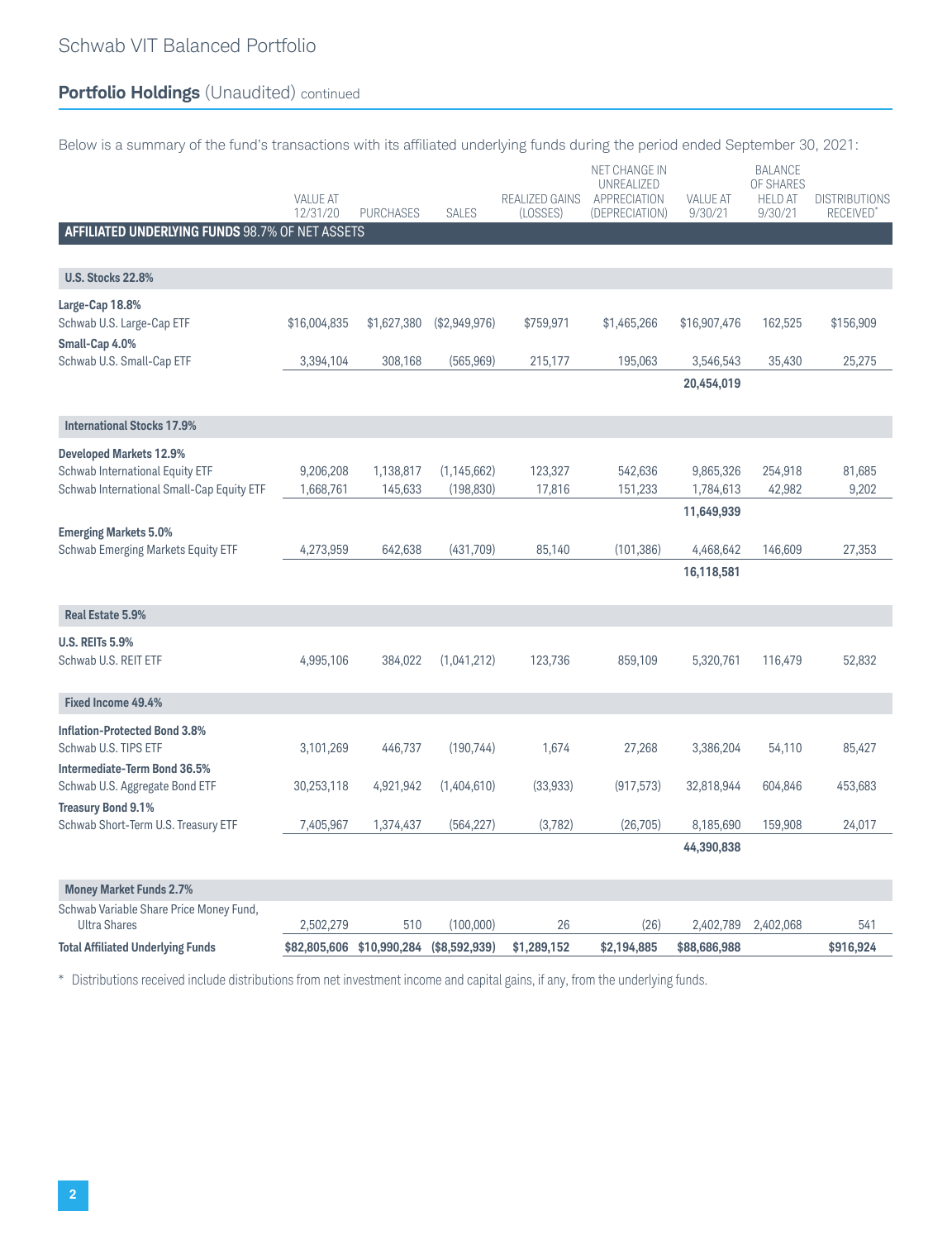## **Portfolio Holdings** (Unaudited) continued

The following is a summary of the inputs used to value the fund's investments as of September 30, 2021:

|                                          | QUOTED PRICES IN          |                   |                     |              |
|------------------------------------------|---------------------------|-------------------|---------------------|--------------|
|                                          | <b>ACTIVE MARKETS FOR</b> | OTHER SIGNIFICANT | SIGNIFICANT         |              |
|                                          | <b>IDENTICAL ASSETS</b>   | OBSERVABLE INPUTS | UNOBSERVABLE INPUTS |              |
| <b>DESCRIPTION</b>                       | (LEVEL 1)                 | (LEVEL 2)         | (LEVEL 3)           | <b>TOTAL</b> |
| <b>Assets</b>                            |                           |                   |                     |              |
| Affiliated Underlying Funds <sup>1</sup> | \$88,686,988              | $S-$              | $S-$                | \$88,686,988 |
| Short-Term Investments <sup>1</sup>      |                           | 1.304.494         |                     | 1,304,494    |
| <b>Total</b>                             | \$88,686,988              | \$1,304,494       | $S-$                | \$89,991,482 |

<sup>1</sup> As categorized in the Portfolio Holdings.

Fund investments in mutual funds and ETFs are classified as Level 1, without consideration to the classification level of the underlying securities held by the mutual funds and ETFs, which could be Level 1, Level 2 or Level 3.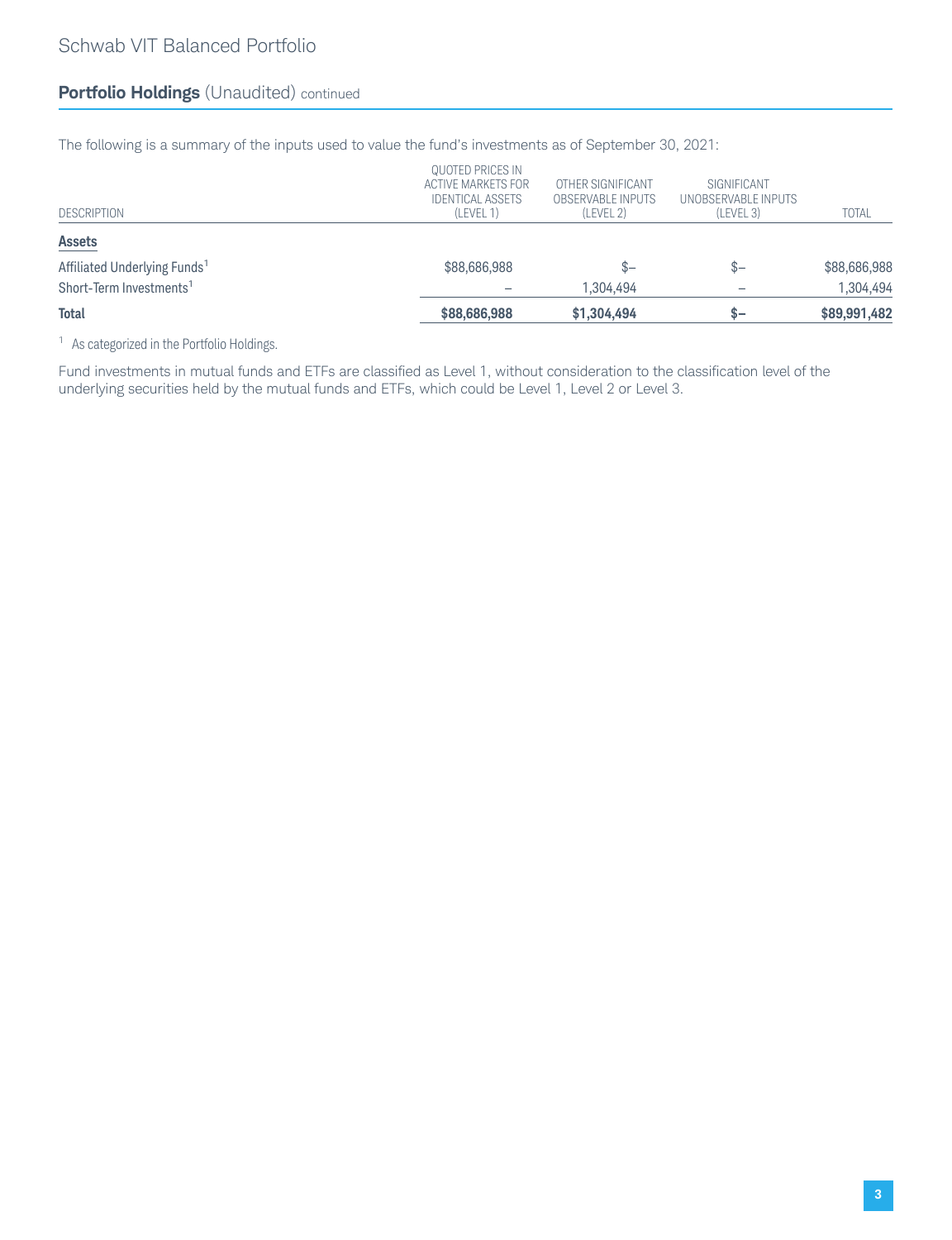#### **Notes to Portfolio Holdings (Unaudited)**

Under procedures approved by the fund's Board of Trustees (the Board), the investment adviser has formed a Pricing Committee to administer the pricing and valuation of portfolio securities and other assets and to ensure that prices used for internal purposes or provided by third parties reasonably reflect fair value. Among other things, these procedures allow the fund to utilize independent pricing services, quotations from securities and financial instrument dealers and other market sources to determine fair value.

The fund values the securities in its portfolio every business day. The fund uses the following policies to value various types of securities:

- **Securities traded on an exchange or over-the-counter:** Traded securities are valued at the closing value for the day, or, on days when no closing value has been reported, at the mean of the most recent bid and ask quotes.
- **Mutual funds:** Mutual funds are valued at their respective net asset values (NAVs).
- **Cash management sweep time deposits:** Balances held in cash management sweep time deposits are accounted for on a cost basis, which approximates fair value.
- **Securities for which no quoted value is available:** The Board has adopted procedures to fair value the fund's securities when market prices are not "readily available" or are unreliable. For example, the fund may fair value a security when it is de-listed or its trading is halted or suspended; when a security's primary pricing source is unable or unwilling to provide a price; or when a security's primary trading market is closed during regular market hours. The fund makes fair value determinations in good faith in accordance with the fund's valuation procedures. The Pricing Committee considers a number of factors, including unobservable market inputs when arriving at fair value. The Pricing Committee may employ techniques such as the review of related or comparable assets or liabilities, related market activities, recent transactions, market multiples, book values, transactional back-testing, disposition analysis and other relevant information. The Pricing Committee regularly reviews these inputs and assumptions to calibrate the valuations. Due to the subjective and variable nature of fair value pricing, there can be no assurance that a fund could obtain the fair value assigned to the security upon the sale of such security. The Board convenes on a regular basis to review fair value determinations made by the fund pursuant to the valuation procedures.

In accordance with the authoritative guidance on fair value measurements and disclosures under generally accepted accounting principles in the United States of America (GAAP), the fund discloses the fair value of its investments in a hierarchy that prioritizes the significant inputs to valuation techniques used to measure the fair value. The hierarchy gives the highest priority to valuations based upon unadjusted quoted prices in active markets for identical assets or liabilities (Level 1 measurements) and the lowest priority to valuations based upon unobservable inputs that are significant to the valuation (Level 3 measurements). If inputs used to measure the financial instruments fall within different levels of the hierarchy, the categorization is based on the lowest level input that is significant to the valuation. If the fund determines that either the volume and/or level of activity for an asset or liability has significantly decreased (from normal conditions for that asset or liability) or price quotations or observable inputs are not associated with orderly transactions, increased analysis and management judgment will be required to estimate fair value.

The three levels of the fair value hierarchy are as follows:

- Level 1 quoted prices in active markets for identical securities Investments whose values are based on quoted market prices in active markets, and whose values are therefore classified as Level 1 prices, include active listed equities, mutual funds and ETFs. Investments in mutual funds are valued daily at their NAVs, and investments in ETFs are valued daily at the last reported sale price or the official closing price, which are classified as Level 1 prices, without consideration to the classification level of the underlying securities held by an underlying fund.
- Level 2 other significant observable inputs (including quoted prices for similar securities, interest rates, prepayment speeds, credit risk, etc.) — Investments that trade in markets that are not considered to be active, but whose values are based on quoted market prices, dealer quotations or valuations provided by alternative pricing sources supported by observable inputs are classified as Level 2 prices. These generally include U.S. government and sovereign obligations, most government agency securities, investment-grade corporate bonds, certain mortgage products, less liquid listed equities, and state, municipal and provincial obligations.
- Level 3 significant unobservable inputs (including the fund's own assumptions in determining the fair value of investments) Investments whose values are classified as Level 3 prices have significant unobservable inputs, as they may trade infrequently or not at all. When observable prices are not available for these securities, the fund uses one or more valuation techniques for which sufficient and reliable data is available. The inputs used by the fund in estimating the value of Level 3 prices may include the original transaction price, quoted prices for similar securities or assets in active markets, completed or pending third-party transactions in the underlying investment or comparable issuers, and changes in financial ratios or cash flows. Level 3 prices may also be adjusted to reflect illiquidity and/or non-transferability, with the amount of such discount estimated by the fund in the absence of market information. Assumptions used by the fund due to the lack of observable inputs may significantly impact the resulting fair value and therefore the fund's results of operations.